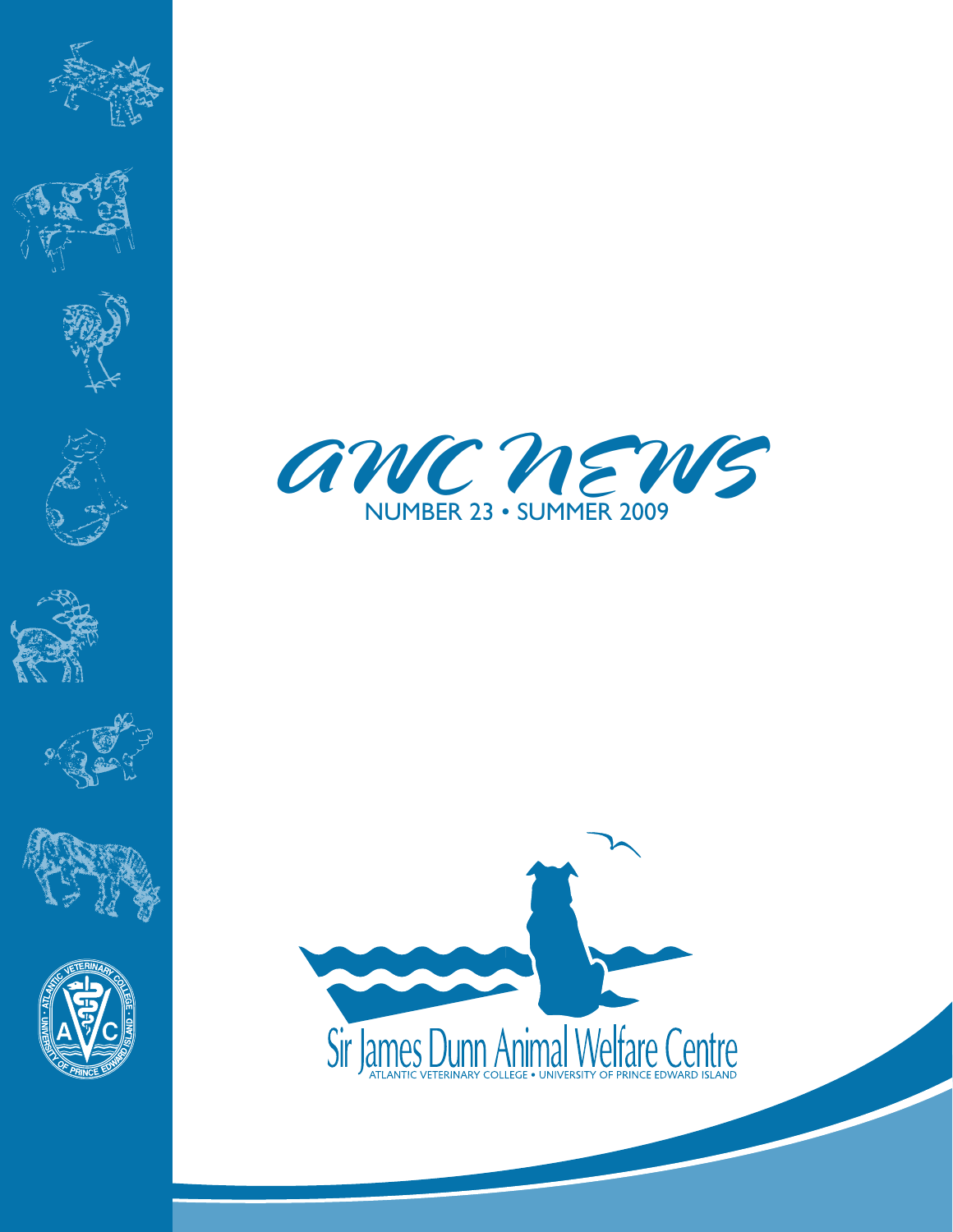# **From the Coordinator's Desk**



**Velcome to the Summer 2009 AWC News, the newsletter of the Sir James Dunn** Animal Welfare Centre (SJDAWC) at the Atlantic Veterinary College, University of Prince Edward Island. Highlights of this issue include a summary of a paper on animal welfare regulation in Canada and the UK by Dr. Michael Cockram, Chair in Animal Welfare; descriptions of projects at the SJDAWC that have received funding in 2009; and information on the upcoming fifth annual "Animal Welfare: In Practice" conference on welfare issues and dilemmas in veterinary practice–October 2-3, 2009.

Dr. Cockram continues to establish his research programme at AVC. Three graduate

students will be arriving to work with him by the end of 2009 on specific projects, including one funded in the 2009 SJDAWC competition (page 4). Since the last SJDAWC newsletter (winter 2009), Dr. Cockram has given talks at the American Meat Institute in Kansas City, Missouri ("Sheep Transport"), the College of Veterinary Internal Medicine Forum/Canadian Veterinary Medical Association Convention (ACVIM/CVMA) in Montréal, Québec ("Animal Welfare Regulation in Canada and the UK," and illustrative case studies), and the International Society for Applied Ethology (ISAE) for the session on Welfare Assessment and Enhancement at the 43rd Congress of the ISAE, Cairns, Queensland, Australia ("Welfare implications of different culling methods for shooting red deer"). Dr. Cockram also took part, along with Ms. Shelagh MacDonald of the Canadian Federation of Humane Societies, in the CBC Maritime Noon Phone-in on June 8, 2009, "Should Canada do more to improve the welfare of animals?"

Please visit our website at upei.ca/awc for information on the upcoming fall conference, and on projects funded by the Centre, associated publications and presentations, and animal welfare resources at UPEI's Robertson Library.

#### **Please note:**

Our newsletter is available on-line. Please let us know at animalwelfare@upei.ca if you wish to discontinue receiving a paper copy, and instead receive electronic notification when new issues are published.

Arbook



University of Prince Edward Island 550 University Avenue, Charlottetown, PE C1A 4P3 Tel: (902) 628-4360 • Fax: (902) 566-0958 • E-mail: animalwelfare@upei.ca **upei.ca/awc**

Production & Design: UPEI Integrated Communications

### **Help animals by supporting the Sir James Dunn Animal Welfare Centre**

We welcome and appreciate the generosity of animal welfare supporters and friends of the Atlantic Veterinary College. Donations or planned gifts in the name of a special animal companion, friend, or family member can be a fitting and lasting tribute that will benefit animals for generations to come.

Donors may direct their contributions to support all activities of the SJDAWC to improve the welfare of animals, or may choose to support specific service or research projects. Donations may be made through UPEI's secure online system (upei.ca/awc "To make a donation") or by cheque to the SJDAWC (address above).

For more information on the work of the SJDAWC, please contact Dr. Alice Crook at animalwelfare@ upei.ca or (902) 628-4360. To inquire about giving options, including bequests, gifts of securities, RRSPs, and RRIFs, please contact Tracey Comeau, AVC Development Office, at tcomeau@upei.ca or (902) 566-0354 or (866) 453-4119 (toll-free in Canada and the United States).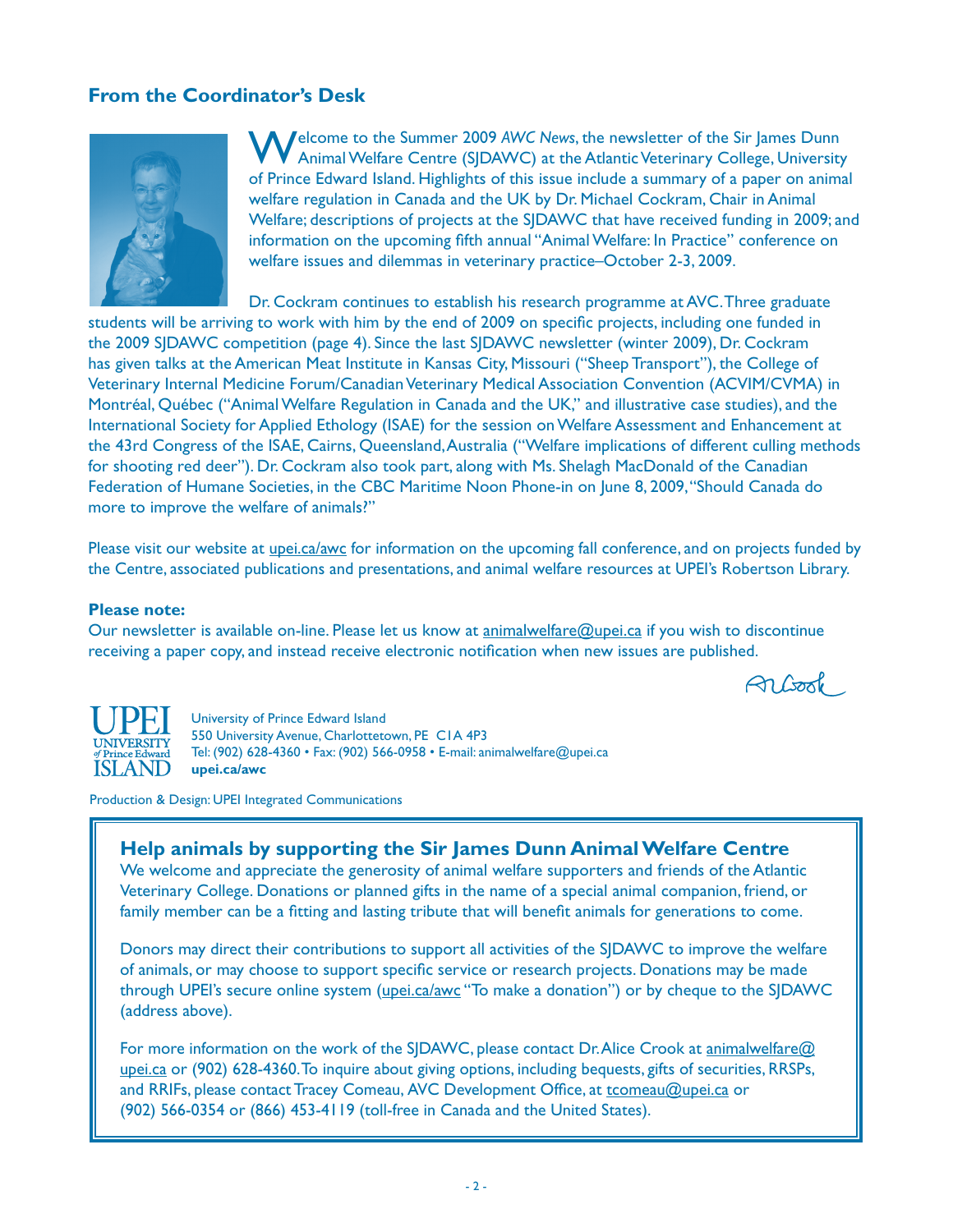# **Animal Welfare Regulation in Canada and the UK**

Michael Cockram



ompared to the UK, Canada appears to rely mainly on self-regulation to protect the welfare of animals. Although there is some provincial legislation, as well as federal legislation for transport and slaughter, there is not the same type of national infrastructure in Canada as there is in the UK to provide for comprehensive and effective government regulation to ensure the welfare of animals. The wording of provincial regulations and their enforcement is variable. Many provinces provide funding for enforcement, but in some cases this is left to self-funded or special interest groups. Inspections are performed by some provinces, but others only respond to complaints. In many circumstances, the only legal protection available to protect the welfare of animals is the

Criminal Code of Canada and there are major problems with using this legislation. In the UK, there is comprehensive legislation to protect the welfare of animals that consists of anti-cruelty legislation and legislation that is proactive in requiring a certain level of care for the animals to provide a minimal standard of animal welfare and to prevent unnecessary suffering. A recent Animal Welfare Act placed a duty on the person responsible for a domesticated vertebrate animal to take reasonable steps to ensure that the needs of the animal are met to the extent required by good practice. Inspections are performed by central and local government to enforce animal welfare regulations for livestock (on-farms, in-transit, at markets, and at slaughter), companion animals, horses, zoos, and research laboratories. The level of compliance with these regulations is reported to the public. Information on the degree of compliance in Canada with existing legal regulation and the various types of selfregulation is not readily available.

Animal welfare as an issue has less public profile in Canada than in the UK. In the UK, public opinion insists that the government has the protection of animal welfare as an important policy objective. Animal welfare organizations are well-funded by public donations, and are active in producing campaign materials, influencing the media, and lobbying politicians. Public concern is also increasingly expressed by consumer action. Although animal welfare is recognized as a consumer issue by the federal government in Canada, there is no policy framework to address animal welfare and little provision for government funding for animal welfare. The responsibility for animal welfare is left to industry and special interest groups. In the UK, government intervention is justified for a number of reasons. It is recognized that government has a role in preventing animal suffering, encouraging positive policies to improve animal welfare, providing information, and achieving a caring society.

In the UK, research is used as a significant instrument to develop animal welfare policy. Research provides evidence for decision-making, policy solutions, identifying and tackling future issues, and animal welfare monitoring and surveillance. There is a clear role for government to fund or stimulate research in areas of importance that the private sector is failing to address.

As animal welfare has no explicit financial value, it cannot be left solely to market forces. Legal minimum standards are required to ensure that animals are not treated cruelly or in ways that the majority of society finds unacceptable. These legal minimum standards have to be enforced consistently and rigorously to provide an acceptable level of compliance, and this requires dedicated enforcement activity with appropriate institutional arrangements.

#### Based on:

Cockram M.S. 2009. Animal Welfare Regulation in Canada and the UK. Proceedings of the American College of Veterinary Internal Medicine Forum/Canadian Veterinary Medical Association Convention in Montréal, Québec, June 5, 2009; 563-565.

Cockram M.S. 2009. Case studies illustrating Animal Welfare Regulation in Canada and the UK. Proceedings of the American College of Veterinary Internal Medicine Forum/Canadian Veterinary Medical Association Convention in Montréal, Québec, June 5, 2009; 566-568.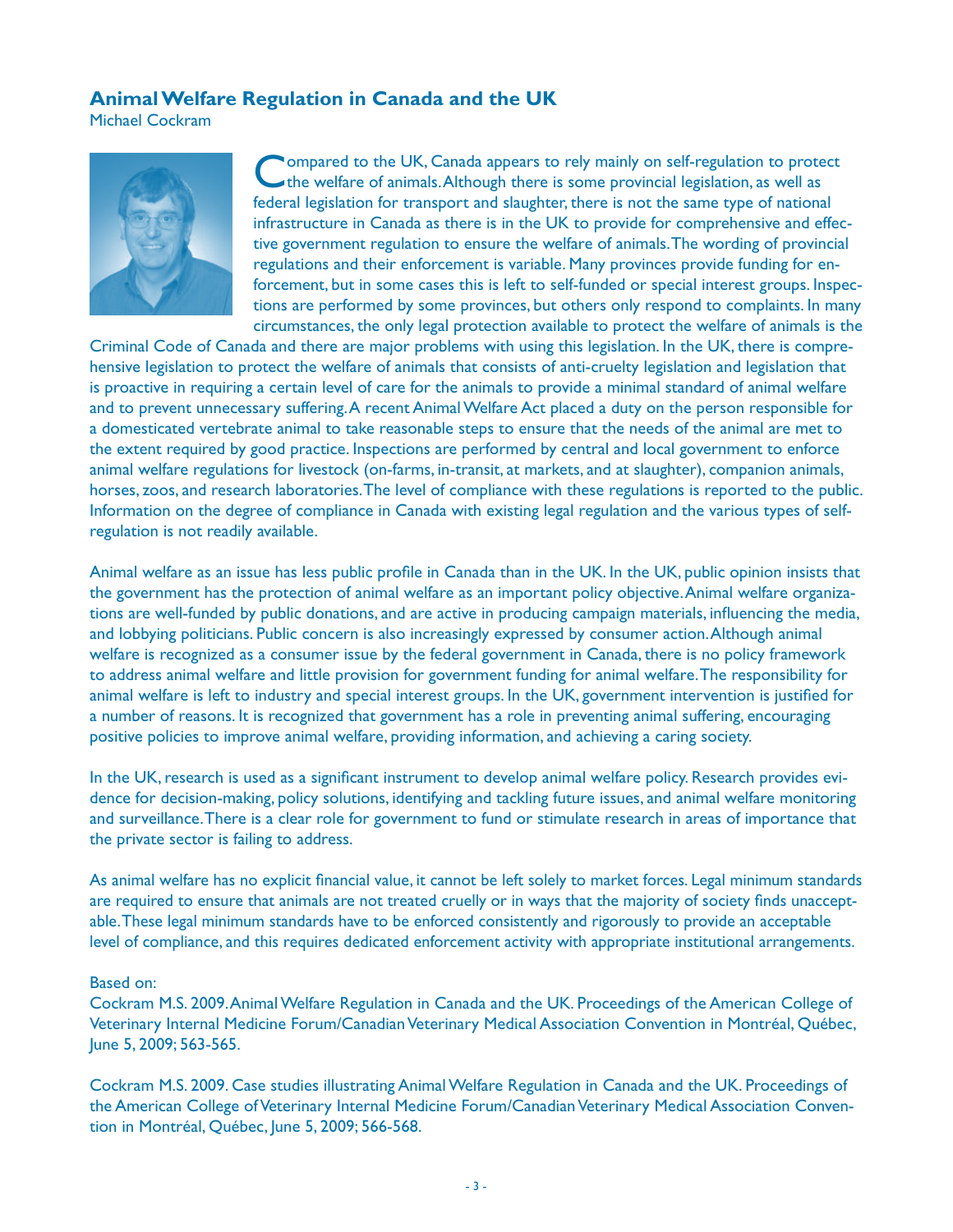## **PROJECTS FUNDED—2009**

### *Environmental enrichment to reduce stress in shelter cats*

M Cockram, N Guy, J Spears, and H Stryhn

There have been only a limited number of studies that have investigated the potential benefits of environmental enrichment to improve housing arrangements for shelter cats by reducing stress. The objective of this PhD project is to investigate whether environmental enrichment can reduce stress in shelter cats. The first step is to establish behavioural and physiological methods to effectively assess stress in shelter cats. The investigators will then examine the effects of temperament on the responses to stress, and, finally, work to develop methods for reducing any stress by evaluating the benefits of different types of environmental enrichment for different temperamental characteristics. The proposed methodology involves quantitative and qualitative behavioural assessments, faecal cortisol analysis, and temperament testing in order to provide specific types of environmental enrichment appropriate for the temperamental characteristics of the cat. A push-door test will be used to evaluate the strength of motivation of a cat to obtain specific types of environmental enrichment. This project will have implications for cats kept in shelters and other confined situations by providing recommendations on how to reduce stress in cats by environmental enrichment of housing.

### *Neutering feral cats on PEI (2009–2011)* P Foley

Feral cats have high birth rates because they are sexually intact and have uncontrolled reproduction. They also have high death rates because of the harshness of their lives: fighting for mates, competing for food, and susceptibility to disease. This proposal—trap, test, vaccinate, neuter, and release—is designed to decrease the birth rate within the feral cat population and decrease the stressors in their lives.

 A community group on PEI, the Cat Action Team (CAT), has demonstrated a strong commitment to this programme over the past eight years, coordinating the trapping, neutering, and releasing of over 4,400 feral cats. A large proportion of these cats have been neutered at AVC, through this SJDAWC-funded project and the *Pegasus feral cat neutering programme*

(page 5). Dr. Foley's project has been approved to continue the feral cat neutering programme over the coming two years by conducting neuter days with student and faculty volunteers every two months.

Individual feral cats will benefit through vaccination, deworming, and surgical sterilization, resulting in a less stressful life with less competition for food, less fighting, and less spread of disease. The feral cat population on PEI will benefit through sterilization of whole colonies, or at least a decrease in the rate of growth of those colonies, and decreased prevalence of feline leukemia virus (FeLV) and feline immunodeficiency virus (FIV). Domestic cats on PEI will benefit from less chance of contracting infectious diseases like upper respiratory tract viruses, FeLV, and FIV from feral cats, and through less fighting. Veterinary students will benefit through increased surgical experience and through an enhanced sense of responsibility to the welfare of feral cat populations. The incidence of nuisance behaviours of feral cats such as urine spraying and fighting will be decreased. Research spin-offs for this programme include reporting of disease prevalence data on PEI as a whole and also within local pockets on the Island. This neuter programme has already served as a template for the creation of similar programmes in Eastern Canada.

## *AVC humane dog training programme (2009–2011)* N Guy, E Cawthorn

This programme, which places veterinary students in training and counseling positions at the PEI Humane Society (PEIHS), has been in operation since 2001. The mandate of the PEIHS is to find "permanent loving homes" for the animals in its care. In the case of dogs, educating owners so that they have reasonable expectations about dog ownership, matching the right dog to the right home, and ongoing support of owners through behavioural and training issues with the dogs after adoption are extremely important. This project has received funding for the next two years for the continuation and enhancement of the programme. One AVC student trainer has been hired as the coordinator and is working full-time at the PEIHS during the summer. The coordinator will continue working on a part-time basis through the fall and winter semesters, and will be joined at that point by three other part-time student trainers. The shelter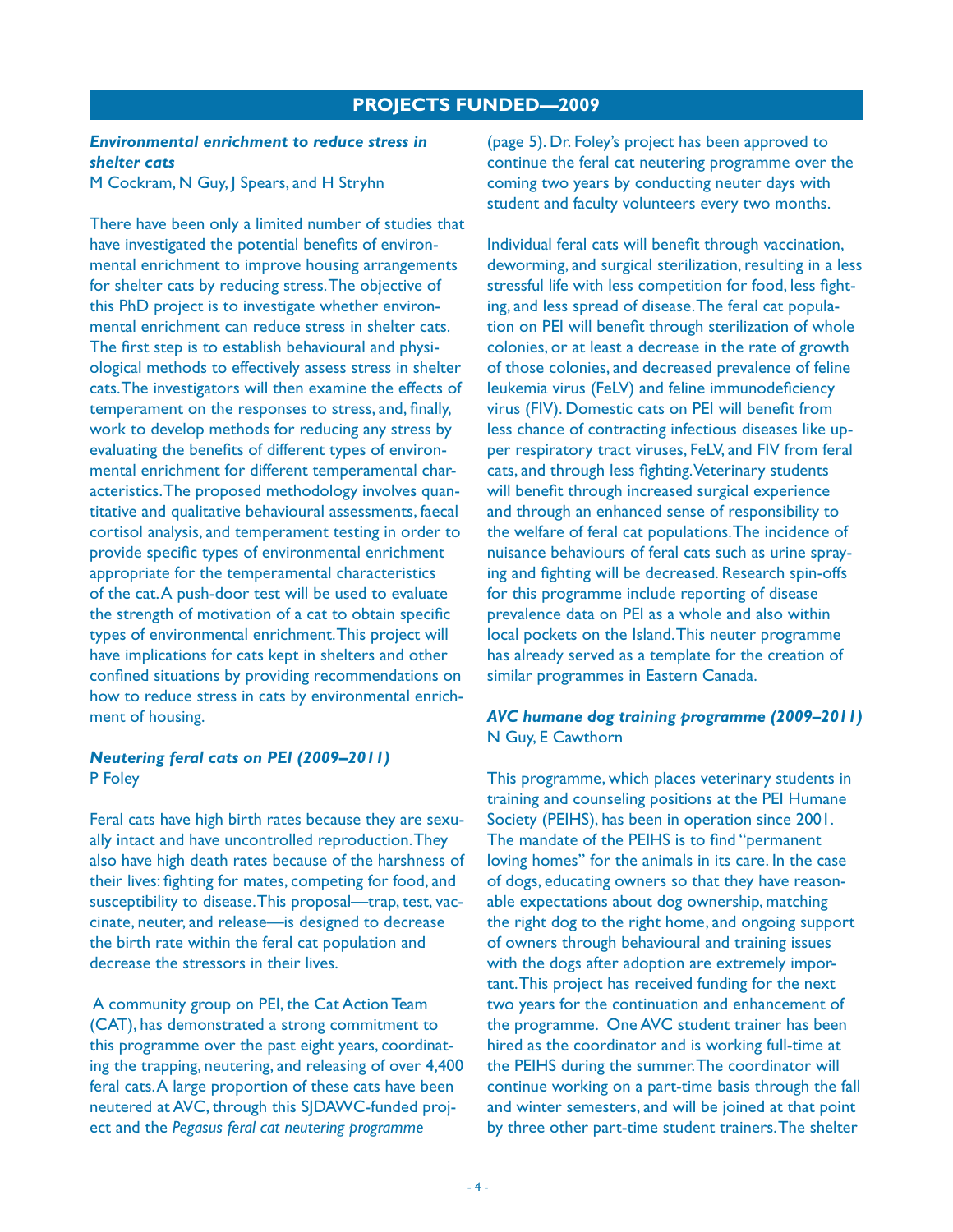dogs benefit directly from this programme through contact with the trainers, which includes pre-adoption assessments, training, and socialization. The advice and support given to adopters will also benefit the dogs directly by helping them to find a permanent home. The students benefit by gaining practical experience with training and behavioural issues, as well as significant knowledge of shelter issues which they carry back to their classmates and then take with them into their careers as veterinarians. This will indirectly benefit both dogs and cats in the long term.

### *Chinook Project—providing veterinary care to Arctic communities (2010–11)*  L Miller, J Magrath, M Hopson

This is a renewal of a previously funded SJDAWC grant (since 2006) to provide basic veterinary care to isolated communities in Nunavut. Veterinary care is unavailable to many communities in the North. This year's trip to Kugluktuk (Copper Mine) and Cambridge Bay took place in late May. The Chinook Project 2009 team of two veterinarians, one animal health technician, and four senior veterinary students returned to PEI with terrific stories of Northern hospitality and the animals they were able to help.

Through this project, veterinary care is provided to sled dogs, homebound dogs, and the occasional cat. Such care includes vaccination, examination and treatment for parasites, and neutering, as well as occasional surgical and medical treatments such as tumour removal or laceration repair. Community members are taught about vaccination and parasite prevention and given some basic training in emergency care for dogs. Vaccines and supplies are left with the educated community members to improve the welfare of the animals. AVC members also participate in cultural exchange activities, allowing them to broaden their understanding of Canadian diversity and to encounter forms of animal life they would not normally see. Participants are keeping journals during their stay, from which they will ultimately produce a series of creative non-fiction pieces to form a book with the working title, *AVC Goes North*.

For more detailed information about this year's trip, visit the blog kept by two of this year's students for the CBC website: cbc.ca/pei/features/chinookproject/.

Travel and shipping of supplies to Nunavut are ex-

tremely costly. Both Cambridge Bay (including the organization Diamonds in the Ruff) and Kugluktuk raised considerable funds to contribute to the costs of this summer's trip. Besides SJDAWC support, the Chinook Project has received a generous grant from the Rathlyn Foundation, very welcome permanent support from First Air, and generous support from Pfizer Canada and Iams and Eukanuba (P&G Pet Care), since the beginning of the project. Assistance has also been received from the Cogsdale Corporation, Home Hardware (St. Peter's Road, Charlottetown), Bernard's Lock and Key Ltd. (Moncton, NB), the Victoria Kennel Club (Victoria, BC), and Sue Hamilton (*The Fan Hitch*). The Chinook Project also very much appreciates ongoing in-kind support from the Veterinary Teaching Hospital and Department of Companion Animals at AVC.

## *Study of injuries associated with the handling and transport of horses for slaughter* M Cockram

The number of horses transported for slaughter in Canada for human consumption has increased from about 60,000 in 2003 to over 79,000 in 2007 (Agriculture and Agri-Food Canada, 2007). Concern over the treatment of these horses has been expressed by various bodies. One area that requires further study is injury in slaughter horses. If the risk factors that cause injuries are identified it should be possible to adopt management procedures to reduce their occurrence.

This project will supplement another project that has been funded by the SJDAWC, which is an ongoing three-year graduate project at the AVC to study welfare issues associated with the transport and slaughter of horses. This current project will provide additional funding to make further observations at the slaughter plant, with the potential to study horses before and after transport.

*This project is funded by the Animal Welfare Foundation of Canada.* 

### *Pegasus feral cat neutering programme (2009)* A Crook, M Coffey, S Hughes

Funding has been continued for this project, which has been generously supported since 2004 by the Pegasus Family Foundation, through the Silicon Valley Community Foundation. Under the programme, feral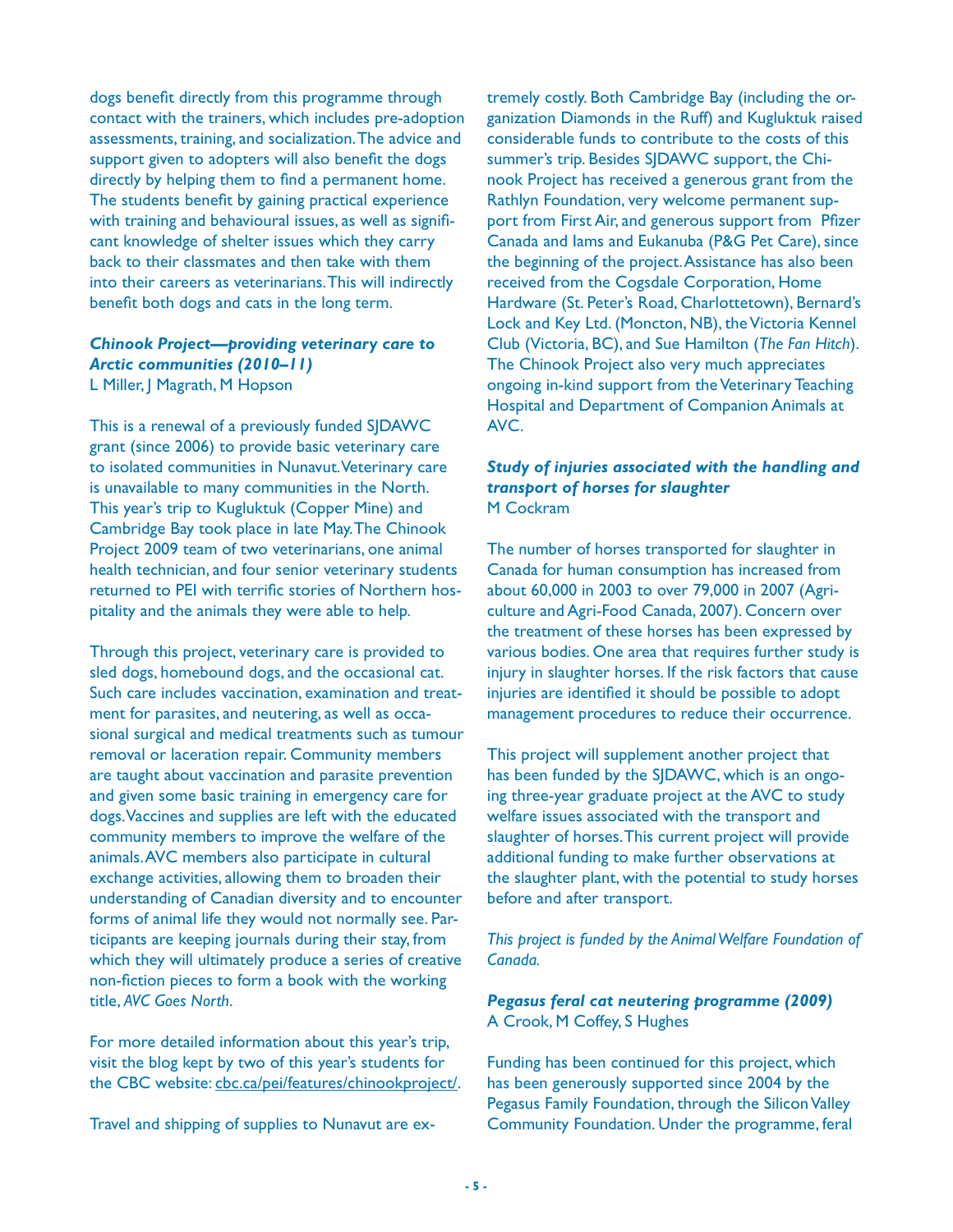cats are neutered by veterinary students on Fridays at the AVC Veterinary Teaching Hospital, in conjunction with the PEI Cat Action Team (CAT) and according to procedures established by Dr. Peter Foley for the *Neutering feral cats on PEI* project (page 4).

## **CONFERENCE NEWS**

## **Animal Welfare in Practice—Issues and Dilemmas** Atlantic Veterinary College, October 2–3, 2009

Join the Sir James Dunn Animal Welfare Centre and the AVC Animal Welfare Club on October 2 and 3, 2009, for the fifth annual Animal Welfare in Practice conference. This year, the conference will feature keynote speaker Dr. Frank McMillan of Best Friends Animal Society, Utah, who will discuss quality of life issues in ill animals and special challenges of end-oflife-care, and Dr. Carol Morgan from The W. Maurice Young Centre at the University of British Columbia, who will talk about the welfare of hospitalized patients. AVC speakers Drs. Hans Gelens, Pierre-Yves Daoust, Alice Crook, and Leigh Lamont, will address issues associated with caring for wildlife patients, mandatory reporting of animal abuse, and animal pain. The day will finish with "Welfare rounds," comprised of case-based discussions.

Please go to *upei.ca/awc* to view the full programme and to register. The conference is co-hosted by the SJDAWC and the AVC Animal Welfare Club, with generous support from the Animal Welfare Foundation of Canada.

#### **Dr. Temple Grandin at AVC**

On February 20, animal welfare scientist Dr. Temple Grandin spoke at AVC on "Welfare Issues in Livestock Handling, Transport, and Slaughter." Dr. Grandin, a Professor at Colorado State University, is an internationally known expert in humane livestock handling. In North America, almost half the cattle are handled in a centre track restrainer system of her design. She has also developed an objective scoring system for assessing handling of cattle and pigs at meat plants which is being used by many large corporations to improve animal welfare.

At AVC, key points in Dr. Grandin's talk included the importance of training animal handlers in low stress animal handling, regular supervision of handlers,

properly designed facilities with attention to detail, and identifying and fixing animal facility problems. She talked about causes of hard-to-handle cattle and pigs, and about welfare issues at slaughter plants. She stressed that holding producers accountable for handling problems will reduce such problems, and that measurement of handling faults is a crucial part of maintaining accountability. Her final message was, "Attitude of management is the single biggest factor that determines how animals are treated." Following her talk, Dr. Grandin signed copies of her books *Animals Make us Human*, *Humane Livestock Handling,*  and *Animals in Translation*.



**Dr. Temple Grandin at AVC, February 2009**

An estimated 250 AVC students, faculty, and staff heard her presentation – there was standing room only in the lecture theatre where she spoke – and her talk was simultaneously broadcast in an adjacent lecture theatre which was also full. EastLink cable TV recorded her presentation for later broadcast in PEI and Nova Scotia. Dr. Grandin's Powerpoint presentation at AVC may be viewed at upei.ca/awc.

While at AVC, Dr. Grandin also met with faculty, staff, and students for an informal question and answer session, and provided advice on the bovine handling system in the Veterinary Teaching Hospital. Dr. Grandin is also a leader in autism advocacy and gave a talk to the PEI Autism Society in the evening.

Dr. Grandin's visit to Nova Scotia and PEI was cosponsored by Agriculture and Agrifood Canada and the Atlantic Poultry Conference, the SJDAWC, and the PEI Autism Society.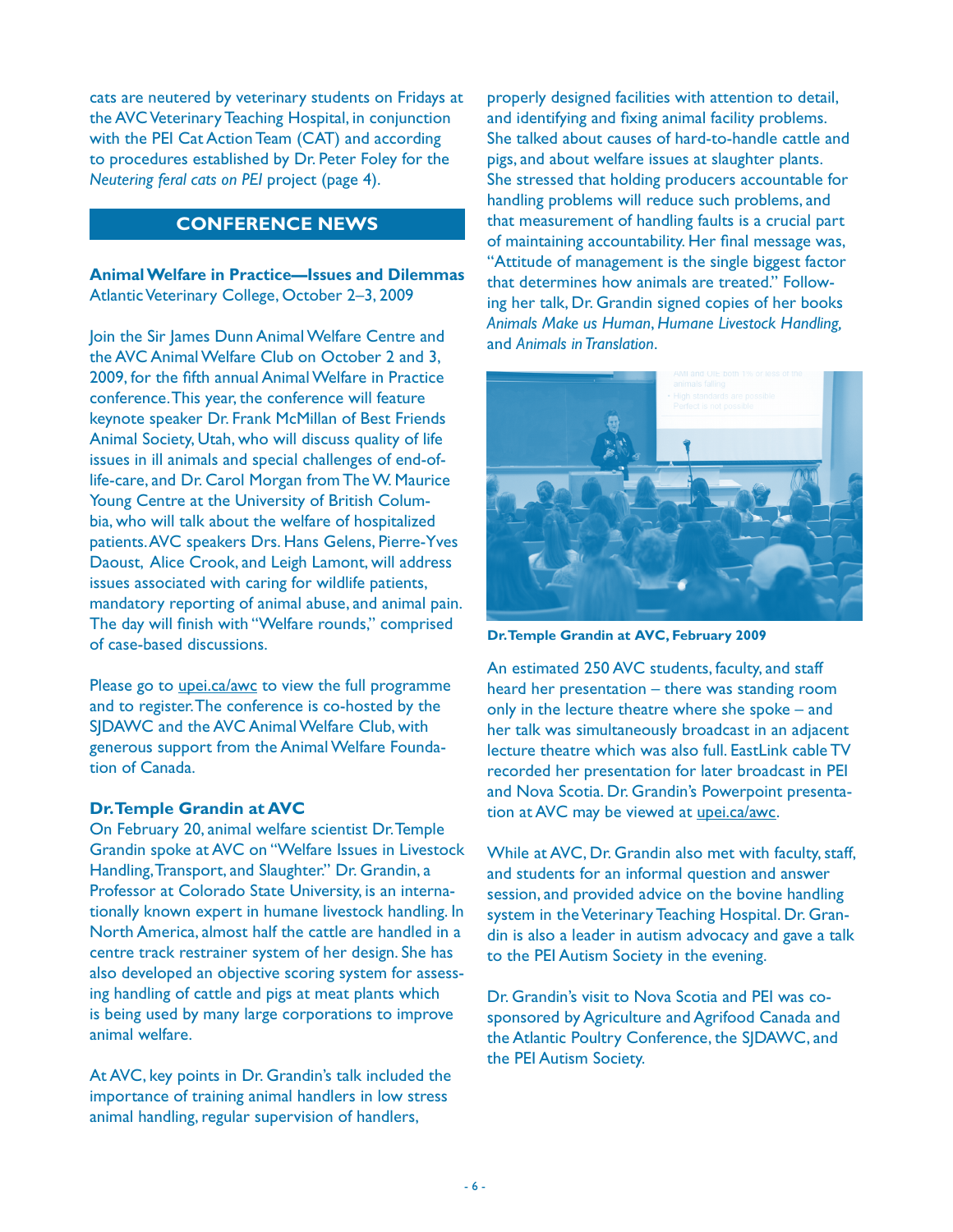### **Erika Ritter at AVC**

On March 10, author and CBC radio host Erika Rit-



ter gave a public talk and reading at AVC based on her new book, *The Dog by the Cradle, the Serpent Beneath: Some Paradoxes of Human-Animal Relationships*. The book includes thoughtful interviews with many people working for the welfare of animals, e.g., Temple Grandin, Bernard Rollin, and Donald Broom. Other experts interviewed

include Cambridge cognitive researcher Nicola Clayton, McGill wildlife biologist David Bird, and the Ontario Veterinary College's Ian Duncan, all of whom talk about balancing their very real affection for animals with the requirements of their professions. Ms. Ritter also presents ideas and information from historians, philosophers, and animal rights activists in her book.

Erika Ritter's talk was attended by about 70 students, faculty, staff, and members of the public, and was followed by some interesting discussion. The reading was co-sponsored by the Canada Council for the Arts, PEI Writers' Guild, and SJDAWC.

## **OTHER NEWS**

### **Dr. Alice Crook receives CVMA President's Award**

Charlotte McCardle, AVC External Relations

SJDAWC Coordinator Dr. Alice Crook was honoured recently with the CVMA President's Award at the 2009 CVMA Annual General Meeting and Awards Ceremony in Montréal, Québec. This award is given from time to time to recognize an individual member for his/her exceptional contributions to the Association. Dr. Crook was cited as a valued member of the CVMA Animal Welfare Committee since 1994, including a three-year term as Chair. Her expertise has contributed greatly to many projects over the years, such as the development of the animal abuse section of the CVMA website, revision of the Code of Practice for Canadian Kennel Operations and creation of a new Code of Practice for Canadian Catteries, the Canine Inherited Disorders Database, posters on pain management in small and large animals, and lobbying for improvements to federal animal cruelty legislation.



**CVMA President Dr. Diane Frank and Dr. Alice Crook at 2009 Awards Ceremony**

Dr. Crook's exemplary work has previously earned her the 2002 CVMA Humane Award, a 2003 Queen's Golden Jubilee Medal, and the 2004 McGrand Award from the Canadian Federation of Humane Societies. The Atlantic Veterinary College congratulates Dr. Crook on this prestigious honour which reflects her considerable contributions to veterinary medicine and animal welfare.

## **CVMA Code of Practice for Canadian Cattery Operations**

The first edition of *A Code of Practice for Canadian Cattery Operations* is now available on the CVMA website (canadianveterinarians.net). It was developed by the



CVMA Animal Welfare Committee with the help of many experts in the field of feline behaviour and medicine. Like other Canadian Codes of Practice, this Code for the care, management, and breeding of cats is a voluntary one. It can be used First Edition: 2009 as an educational tool by cat breeders, members of

the general public acquiring cats, and animal welfare groups, and also as a standard by all those interested in the promotion of sound care, management, and welfare practices.